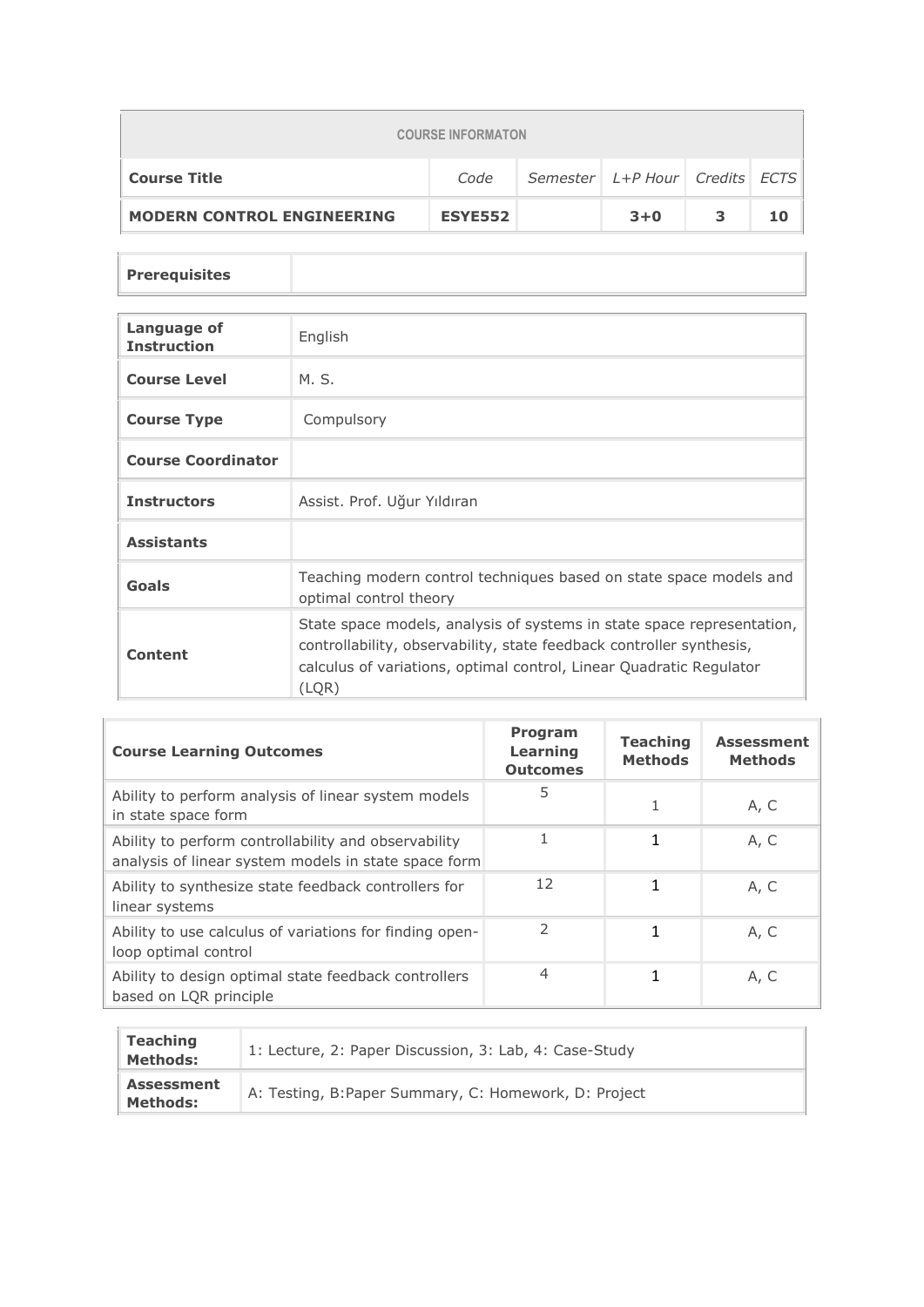| <b>COURSE CONTENT</b> |                                                                      |                        |  |  |  |
|-----------------------|----------------------------------------------------------------------|------------------------|--|--|--|
|                       | <b>Week Topics</b>                                                   | <b>Study Materials</b> |  |  |  |
| $\mathbf{1}$          | <b>INTRODUCTION</b>                                                  | Textbook               |  |  |  |
| $\mathcal{P}$         | STATE SPACE MODELS                                                   | Textbook               |  |  |  |
| 3                     | SOLUTION OF STATE SPACE EQUATIONS                                    | Textbook               |  |  |  |
| $\overline{4}$        | <b>CONTROLLABILITY</b>                                               | Textbook               |  |  |  |
| 5                     | <b>OBSERVABILITY</b>                                                 | Textbook               |  |  |  |
| 6                     | STATE FEEDBACK CONTROLLER SYNTHESIS                                  | Textbook               |  |  |  |
| $\overline{7}$        | <b>OBSERVER SYNTHESIS</b>                                            | Textbook               |  |  |  |
| $8 - 9$               | REVIEW OF FINITE DIMENSIONAL OPTIMIZATION PROBLEMS                   | Textbook               |  |  |  |
| 10                    | <b>CALCULUS OF VARIATIONS</b>                                        | Textbook               |  |  |  |
| $11 - 12$             | SOLUTION OF OPTIMAL CONTROL PROBLEMS USING CALCULUS OF<br>VARIATIONS | Textbook               |  |  |  |
|                       | 13-14 LINEAR QUADRATIC REGUALTOR                                     | Textbook               |  |  |  |

| <b>RECOMMENDED SOURCES</b>  |                                                                                         |  |  |  |  |
|-----------------------------|-----------------------------------------------------------------------------------------|--|--|--|--|
| Textbook                    | Donald E. Kirk, "Optimal Control Theory: An Introduction", Dover<br><b>Publications</b> |  |  |  |  |
| <b>Additional Resources</b> |                                                                                         |  |  |  |  |

 $\Box$ 

| <b>MATERIAL SHARING</b> |                                                                                                                                                                                        |  |  |  |
|-------------------------|----------------------------------------------------------------------------------------------------------------------------------------------------------------------------------------|--|--|--|
| <b>Documents</b>        |                                                                                                                                                                                        |  |  |  |
| <b>Assignments</b>      | Homework questions on state space theory, controllability, observability,<br>state feedback controller synthesis and observer synthesis, calculus of<br>variations and optimal control |  |  |  |
| <b>Exams</b>            | Midterm exams, final exam                                                                                                                                                              |  |  |  |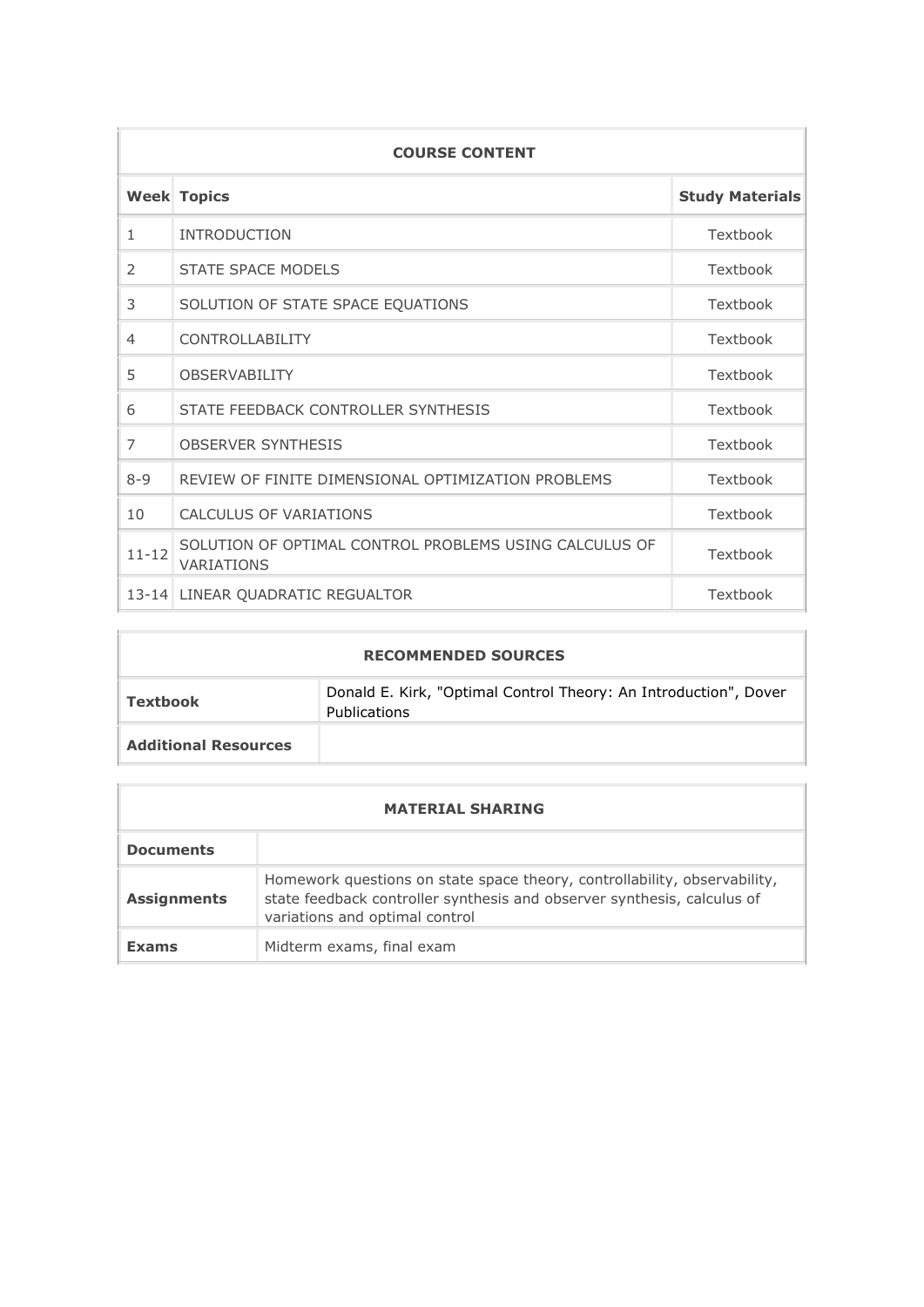| <b>ASSESSMENT</b>                                                   |               |                   |
|---------------------------------------------------------------------|---------------|-------------------|
| <b>IN-TERM STUDIES</b>                                              | <b>NUMBER</b> | <b>PERCENTAGE</b> |
| Mid-terms                                                           | フ             | 83                |
| Assignment                                                          | 6             | 17                |
| <b>Total</b>                                                        |               | 100               |
| <b>CONTRIBUTION OF FINAL EXAMINATION TO OVERALL</b><br><b>GRADE</b> |               | 40                |
| <b>CONTRIBUTION OF IN-TERM STUDIES TO OVERALL</b><br><b>GRADE</b>   |               | 60                |
| <b>Total</b>                                                        |               | 100               |

| <b>COURSE CATEGORY</b> | Expertise/Field Courses |
|------------------------|-------------------------|

|                | <b>COURSE'S CONTRIBUTION TO PROGRAM</b>                                                                                                                                                                              |  |  |              |              |                     |  |
|----------------|----------------------------------------------------------------------------------------------------------------------------------------------------------------------------------------------------------------------|--|--|--------------|--------------|---------------------|--|
|                | No Program Learning Outcomes                                                                                                                                                                                         |  |  | Contribution |              |                     |  |
|                |                                                                                                                                                                                                                      |  |  |              |              | $1 \t2 \t3 \t4 \t5$ |  |
| $\mathbf{1}$   | Ability to reach knowledge in breadth and depth through scientific research in<br>Systems Engineering field; to have extensive knowledge about current<br>techniques and procedures together with their constraints. |  |  |              |              | $\mathbf{x}$        |  |
| $\overline{2}$ | Ability to complement and apply knowledge by scientific methods utilizing<br>limited or missing data; to use knowledge in different disciplines effectively<br>by blending them.                                     |  |  |              | $\mathbf{x}$ |                     |  |
| $\mathcal{E}$  | Ability to formulate Systems Engineering problems; to develop novel and<br>original ideas and procedures for their solutions and to use innovative<br>procedures in solutions.                                       |  |  |              |              |                     |  |
| 4              | Awareness of new and developing applications in Systems Engineering;<br>ability to investigate and learn these applications when required.                                                                           |  |  |              | $\mathbf{x}$ |                     |  |
| 5              | Ability to design and apply analytical, and modeling and experimental based<br>research; to solve and interpret complex situations encountered in this<br>process.                                                   |  |  |              |              | $\mathbf{x}$        |  |
| 6              | Ability to lead multi-disciplinary teams; to develop solution approaches in<br>complicated situations and to take responsibility.                                                                                    |  |  |              |              |                     |  |
| 7              | Ability to develop novel and/or original ideas and methods; to develop<br>innovative solutions for the design of systems, parts or the processes.                                                                    |  |  |              |              |                     |  |